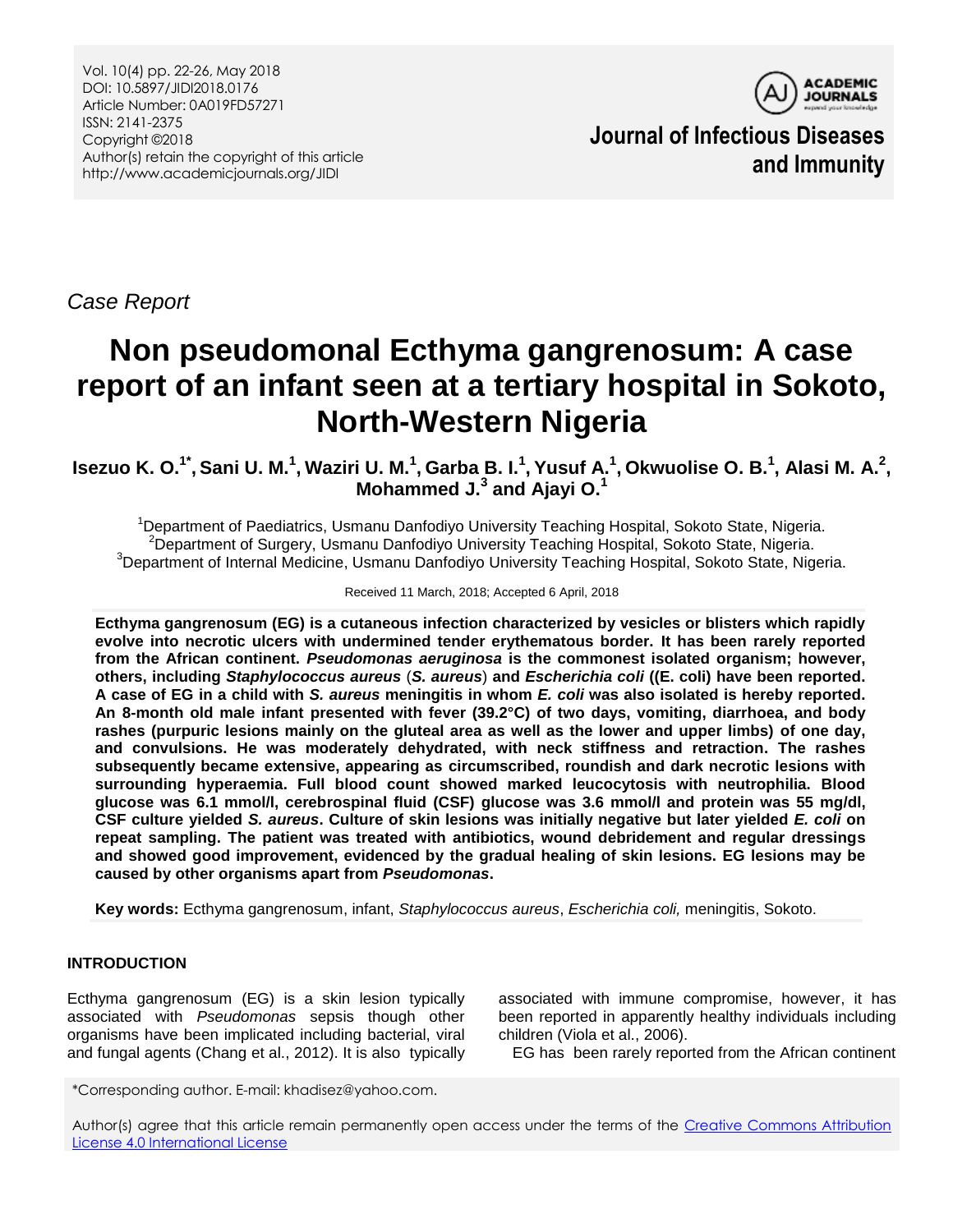compared to other parts of the world. This may be due to failure to recognise it by clinicians. We report a case of an 8-month old infant suspected to have meningococcemia, with associated skin rashes that evolved into typical lesions of ecthyma gangrenosum from which *Escherichia coli* was isolated. Our aim is to emphasize the need for high index of suspicion in our environment.

## **CASE PRESENTATION**

An 8-month old previously healthy male infant presented with fever of 2 days, vomiting, diarrhoea, body rashes of 1 day, and an episode of convulsion. The rashes were non-itchy, initially reddish, but became darker and increased in size over a day. They started on the legs then extended up to the thigh, trunk and arms. There was no history of contact with any child suffering from measles and he had not been vaccinated. The convulsions were generalized tonic-clonic with no loss of consciousness. The first episode of convulsion occurred 8 h prior to presentation and the second was few hours after admission. At presentation, he was fully conscious but irritable, febrile (39.2°C), moderately dehydrated and pale. He was lethargic with mild neck retraction but had no meningeal signs. The muscle tone was slightly increased in all the limbs while pupils were normal sized and reactive to light. Anterior fontanelle was flat and not tense. He had purpuric lesions located mainly on the gluteal area, lower limbs and some parts of the upper limbs. He had full volume pulses with a rate of 130 beats/ min and normal heart sounds. Respiratory and digestive systems examinations were normal.

Cerebrospinal fluid sample (CSF) was cloudy, but not under pressure. CSF biochemistry showed marginally low glucose (3.6 mmol/L) relative to the blood glucose (6.1 mmol/L) and slightly increased protein (55 mg/dl) while CSF M/C/S yielded *Staphylococcus aureus*. Other results were malaria parasite (++), packed cell volume of 29%, normal electrolytes, urea, creatinine. Full blood count showed marked leucocytosis (35  $\times$  10<sup>3</sup>/µL) with predominance of neutrophils (49.7%, 17.5  $\times$  10<sup>3</sup>/µL) and low normal platelets (118  $\times$  10<sup>3</sup>/µL). Retroviral screening was negative. A presumptive diagnosis of meningococcaemia with meningitis and malaria was made. He was commenced on intravenous (I.V) fluids, I.V Ceftriazone, artesunate and dexamethasone. He was also commenced on zinc tablets and oral rehydration solution. By the 5th day on admission, he was still having intermittent fever and passing watery stools. The skin lesions had now coalesced and became more extensive and painful, with some of the lesions having purulent discharge. Analgesics (initially oral paracetamol, then later oral morphine) were introduced and a wound swab was taken. The CSF microscopy showed many pus cells, and though Gram stain was negative, culture yielded *S.*

Aureus sensitive to Ciproxin<sup>+++</sup>, , Clindamycin<sup>+++</sup>, Ceftriazone<sup>+</sup> and Cotrimoxazole<sup>+</sup>. The cultured organism was however considered to be a contaminant infection and the treatment was continued. By the 9th day, skin lesions had evolved into deep ulcers with central necrotic eschar and surrounding hyperemia. They were widespread but more on the gluteal region and posterior aspect of the thighs (Figure 1).

At this point, ecthyma gangrenosum was considered. Blood culture sampled earlier was negative for growth of organisms. As the initial wound swab M/C/S was negative, a repeat swab culture of the lesion was done, which yielded *E. coli*. This was sensitive to sensitive to Ofloxacin<sup>+++</sup>, Neticillin<sup>+++</sup>, Genticin<sup>+++</sup>, Cotrimoxazole<sup>+++</sup>, and Ceftriazone<sup>+</sup> . Antibiotics were changed to I.V Ciprofloxacin and Gentamycin based on sensitivity result. The necrotic eschars were debrided following review by the plastic surgeon and dermatologist resulting to deeper, more extensive lesions with bleeding raw areas (Figure 2). Daily wound care was initially with diluted hydrogen peroxide, normal saline and honey-soaked gauze until the wound became clean, thereafter it was continued with normal saline and honey-soaked gauze. By the 24th day on admission, the lesions were healing satisfactorily with multiple areas of epithelialization (Figure 3). He was discharged on the 27th day of admission but maintained on alternate day dressing and oral antibiotics. On subsequent follow up visit 2 weeks later, ulcers had completely healed though with dyschromic scarring.

## **DISCUSSION**

Ecthyma gangrenosum starts as small papules or vesicles that may be purpuric and rapidly progress to necrotic ulcers with surrounding erythema (Weiel et al., 2013). The offending organisms invade the media and adventitia of subcutaneous blood vessels, causing haemorrhagic vasculitis leading to poor skin perfusion and central necrosis presenting as a black eschar (Weiel et al., 2013). It commonly affects the lower extremities, particularly the gluteal and genital areas (Elmariah et al., 2007). This is the pattern of presentation seen in our patient. Although, typically associated with *Pseudomonas aeruginosa*, some reports have indicated *E. coli* as a causative organism with a report suggesting probable coinfection by the 2 organisms(Pathak et al., 2013; Abbas et al. 2017). *Staphylococcus aureus*, including methicillin resistant *S. aureus* (MRSA) has also been reported as a cause of EG even in previously healthy children (Pechter et al., 2012; Song et al., 2015).

In this index case, *Pseudomonas* was not cultured even though it is the commonest organism causative agent with EG. The organism isolated from CSF was *S. aureus*, and *E. coli* later cultured from the lesions could have been a later co-infection since the child was having diarrhoea and the skin integrity was breached possibly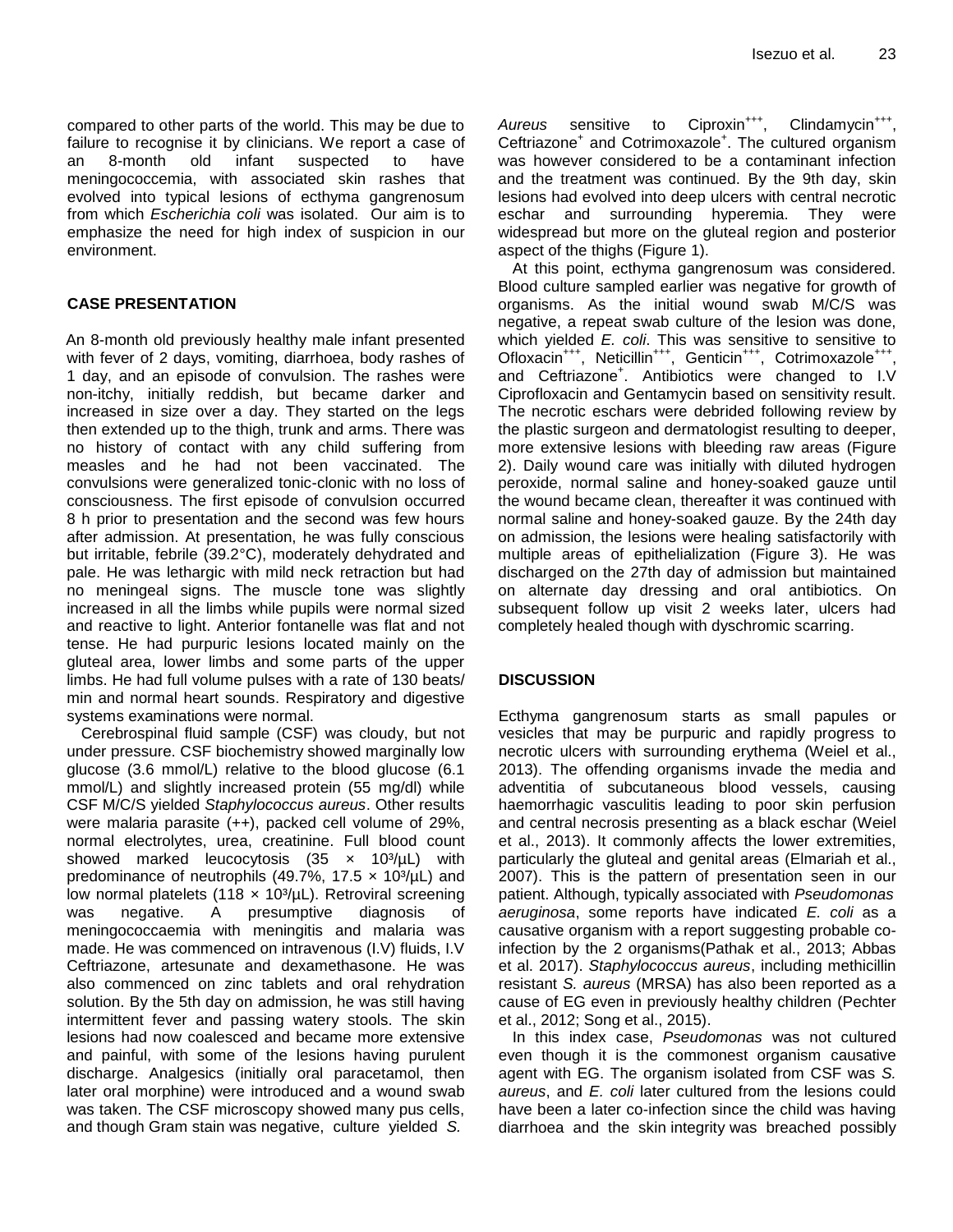

**Figure 1.** Ulcers with central necrotic eschar and surrounding hyperemia on the 9th day.



**Figure 2.** The thigh and gluteal region with deep ulcerated, bleeding lesions after debridement.

giving way for *E. coli* from stool to infect the exposed tissues. A case of EG was also reported where results of initial blood culture yielded *E. coli*, while a later sample grew *P. aeruginosa* supporting the need to repeat tests if there is no clinical response (Abbas et al., 2017). This patient was initially thought to have meningococcemia as the initial rashes were petechial. There was also an outbreak of meningitis in the town which was evolving at

that time as other cases of suspected meningitis were on admission. Therefore, another possibility is that these skin lesions were meningococcal and later evolved to EG. *Neisseria meningitidis* has not been reported in the literature among several organisms known to cause EG (Narayanan et al., 2013). Other causative agents of EG include (but are not limited to) bacteria such as E. coli, Proteus species, Klebsiella pneumoniae, and MRSA.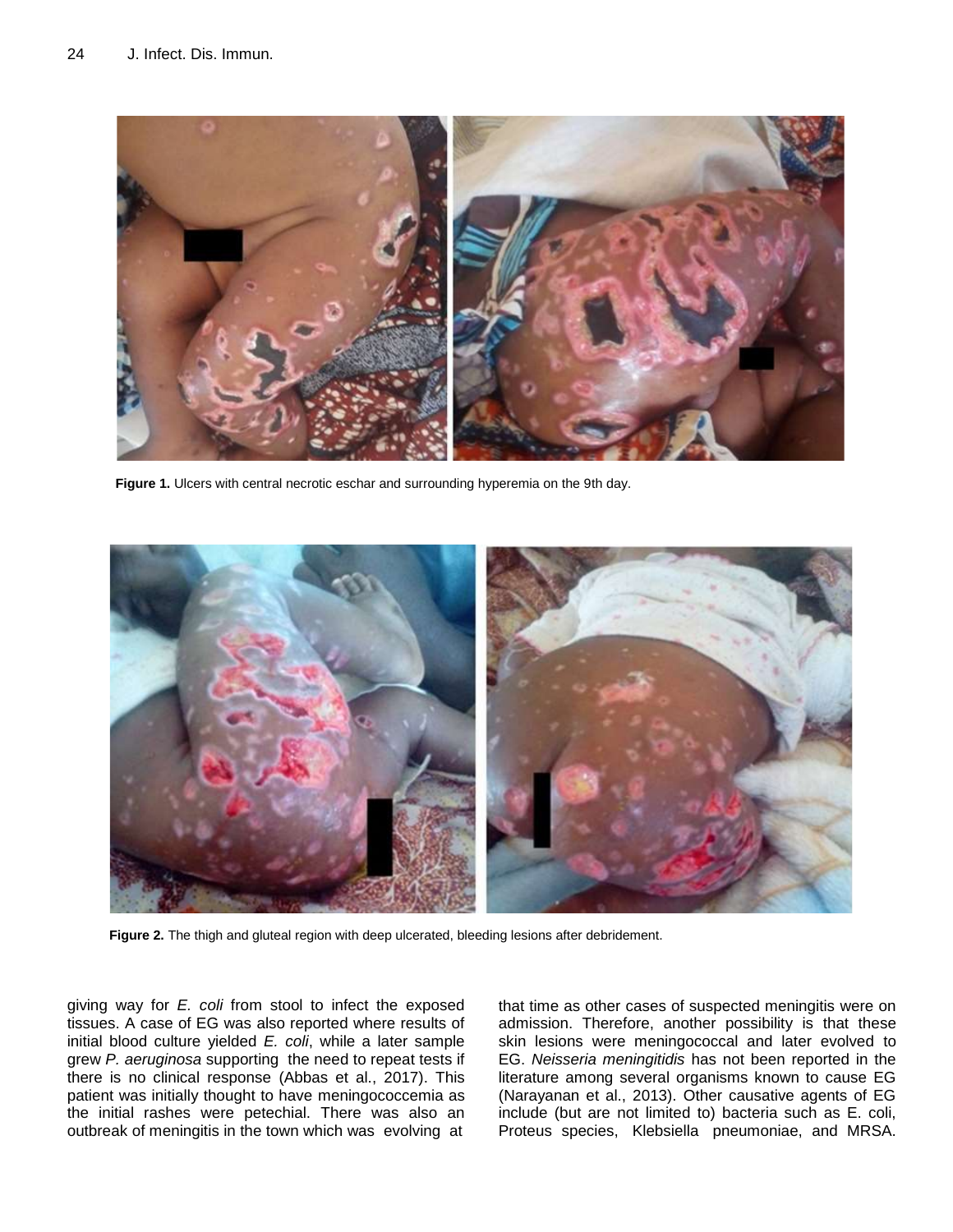

**Figure 3.** The thigh and gluteal region with the healing lesions.

Also, fungal agents like *Candida albicans*, *Aspergilllus* and viral agents including herpes simplex virus (HSV) can cause EG (Zhang et al., 2017).

This case of EG was seen in a previously healthy male infant with no evidence of immunosuppression. Although EG, is commonly associated with reduced immunity in many reported cases either from immunodeficiency, malignancy or malnutrition, it has also been found in healthy children without any of these risk factors (Biscaye et al., 2017). In a retrospective analysis in Mexico, authors reported eight cases of EG in previously healthy children, although the lesions were not as extensive as the index case (Martínez-Longoria et al., 2017). Other cases have also been reported in neonates and infants who were previously healthy; hence suggesting that children at this extreme of age have not developed significant acquired immunity (Chan et al., 2006; Bakalli et al., 2010; Chang et al., 2012; Biddeci et al., 2015). Even though, EG has not been reported to have any gender predilection, a 15 year retrospective review of cases of childhood *Pseudomonas* sepsis (not limited to EG), found males infants predominated (Huang et al., 2002). Evolution of the illness shows that prior to the onset of typical rashes, the patient might have fever and diarrhoea (Dovemed Editorial Board, 2017) which was also typically how our patient presented. This may be a form of parenteral diarrhoea from toxic effect of the bacteria. In Albania, a similar case of an infant with EG and concomitant meningitis as observed in the index case was reported, however, the aetiologic agent isolated from blood and CSF was *P. aeruginosa* and the wound culture was negative (Bakalli et al., 2010). Another case

similar to ours of an infant in whom meningococcemia was suspected and was commenced on Penicillin without response before *P. aeruginosa* was isolated has also been reported (Reymond et al., 1996).

The index patient had neutrophil predominance as opposed to the usual neutropenia associated with *Pseudomonas* EG. Some other case reports in children have also shown neutrophilia rather than neutropenia and this may be explained by their relatively good immunity (Martínez-Longoria et al., 2017). Though it has not been shown that other organisms causing EG are more associated with neutrophilia, an author, who studied about 43 cases of *Pseudomonas* septicaemia showed that leukopenia influenced the outcome as 90% of the fatalities had leukopenia (Huang et al., 2002). Another factor influencing prognosis is early recognition of the problem and early initiation of antibiotics based on sensitivity. The delay in recognition of the skin lesions in this index case as EG was because they were assumed to be meningococcal. This emphasizes the need for higher index of suspicion in our setting as many cases may have been missed. It is of note that most reports of EG emanate from the developed world. Another factor in the delay was the cultured *S. aureus*, which is not a common cause of meningitis, was thought to be a contaminant infection especially with the ongoing meningitis outbreak as Sokoto, Nigeria is within the meningitis belt (MenAfriCar, 2013). Indeed, *S. aureus* is reported to be a cause of meningitis in infants who have defects communicating with intracranial cavity, are immunocompromised or are malnourished (Ataee et al., 2011). Our patient did not have any of these risks